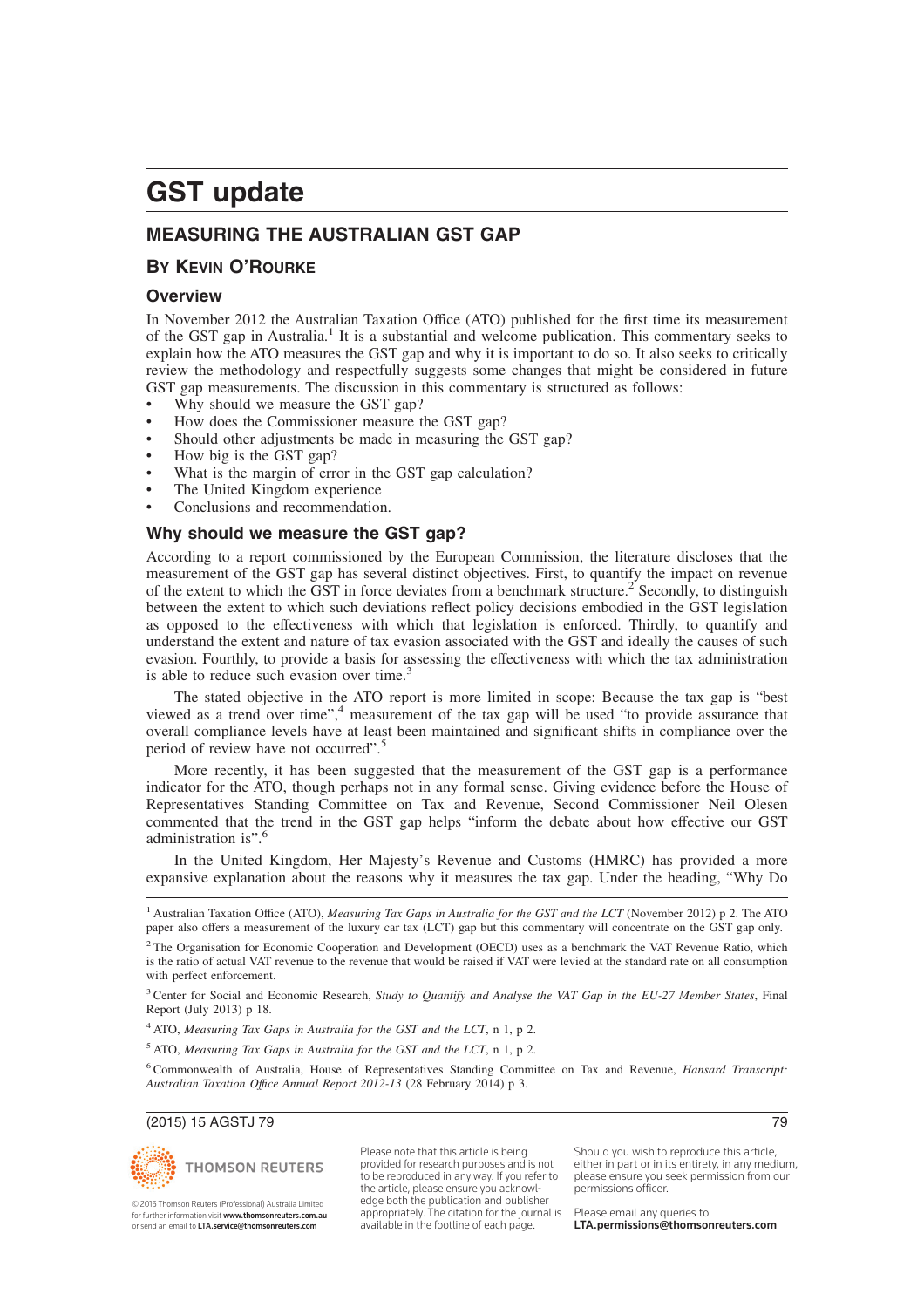#### We Measure It?" HMRC states:

The tax gap provides a useful tool for understanding the relative size and nature of non-compliance. This understanding can be applied in many different ways:

- Firstly, it provides a foundation for HMRC's strategy. Thinking about the tax gap helps the department to understand how non-compliance occurs and how the causes can be addressed.
- Secondly, drawing on information on how other countries manage their tax gaps, our tax gap analysis provides insight into which strategies are most effective at reducing the tax gap.
- Thirdly, although the tax gap isn't sufficiently timely or precise enough to set performance targets, it provides important information which helps us understand our long-term performance.<sup>7</sup>

As the third point suggests, some care must be taken in using the GST gap as a performance indicator. In 2013 the International Monetary Fund (IMF) published a report on its assessment of HMRC's tax gap analysis which was undertaken at the request of HMRC.<sup>8</sup> The report contains a useful discussion on the use of the tax gap. The authors noted that a tax gap estimate has several characteristics suitable for a performance indicator as it is "directly linked to the most important objective of any tax administration – to collect taxes – and it is a quantified figure".<sup>9</sup>

However, the authors also noted that there were several challenges in using a tax gap estimate as a performance indicator, including: data limitations; error margins; and timeliness (being a backward looking exercise).<sup>10</sup> As a consequence, the authors noted that "Using a single gap estimate as a sole Key Performance Indicator (KPI) on compliance and/or administration efficiency could be misleading"<sup>11</sup> and that HMRC had stopped using the aggregate tax gap estimate as a KPI.<sup>12</sup>

The statement by HMRC about why it measures the tax gap is a useful one which the ATO might consider adopting. In any event there are very good reasons for any revenue authority to measure the tax gap and the ATO should be commended for doing so.

## **How does the Commissioner measure the GST gap?**

According to the ATO, the GST gap, using a "top-down" tax gap methodology, is the net theoretical GST revenue less the actual accrual GST revenue for any given period.<sup>13</sup>

It might be thought that "actual accrual GST revenue" is an actual number for which the margin for error would be nil but that is not the case. The ATO uses an economic transaction method (ETM) for determining actual GST liability outcomes on an accrued basis. ETM revenue is based on actual liabilities remitted during the year and an estimate of amounts outstanding that relate to transactions that have occurred in the period but are yet to be reported.<sup>14</sup>

The ATO points out that an advantage of using ETM revenue is that it overcomes problems with debt, late lodgement and cash allocation, as well as facilitating benchmarking with ABS data, which is also on an accruals basis.<sup>15</sup>

The use of ETM revenue introduces a margin for error, though the margin should be small given the close alignment between ETM revenue estimates and net GST reported on BASs. The margin for error in measuring the GST gap will be a recurring theme in this commentary and will be discussed in more detail below.

<sup>7</sup> Her Majesty's Revenue and Customs (HMRC), *Measuring Tax Gaps 2014 Edition: Tax Gap Estimates for 2012-2013* (October 2014) p 3.

8 International Monetary Fund (IMF), *United Kingdom: Technical Assistance Report – Assessment of HMRC's Tax Gap Analysis* (October 2013).

<sup>10</sup> IMF, *United Kingdom: Technical Assistance Report – Assessment of HMRC's Tax Gap Analysis*, n 8, para 58.

<sup>11</sup> IMF, *United Kingdom: Technical Assistance Report – Assessment of HMRC's Tax Gap Analysis*, n 8, para 59.

<sup>12</sup> IMF, *United Kingdom: Technical Assistance Report – Assessment of HMRC's Tax Gap Analysis*, n 8, para 60.

<sup>13</sup> ATO, *Measuring Tax Gaps in Australia for the GST and the LCT*, n 1, p 6.

<sup>14</sup> ATO, *Measuring Tax Gaps in Australia for the GST and the LCT*, n 1, p 7.

<sup>15</sup> ATO, *Measuring Tax Gaps in Australia for the GST and the LCT*, n 1, p 7.



Please note that this article is being provided for research purposes and is not to be reproduced in any way. If you refer to the article, please ensure you acknowledge both the publication and publisher appropriately. The citation for the journal is available in the footline of each page.

## 80 (2015) 15 AGSTJ 79

Should you wish to reproduce this article, either in part or in its entirety, in any medium, please ensure you seek permission from our permissions officer.

Please email any queries to LTA.permissions@thomsonreuters.com

© 2015 Thomson Reuters (Professional) Australia Limited for further information visit www.thomsonreuters.com.au or send an email to LTA.service@thomsonreuters.com

<sup>9</sup> IMF, *United Kingdom: Technical Assistance Report – Assessment of HMRC's Tax Gap Analysis*, n 8, para 57.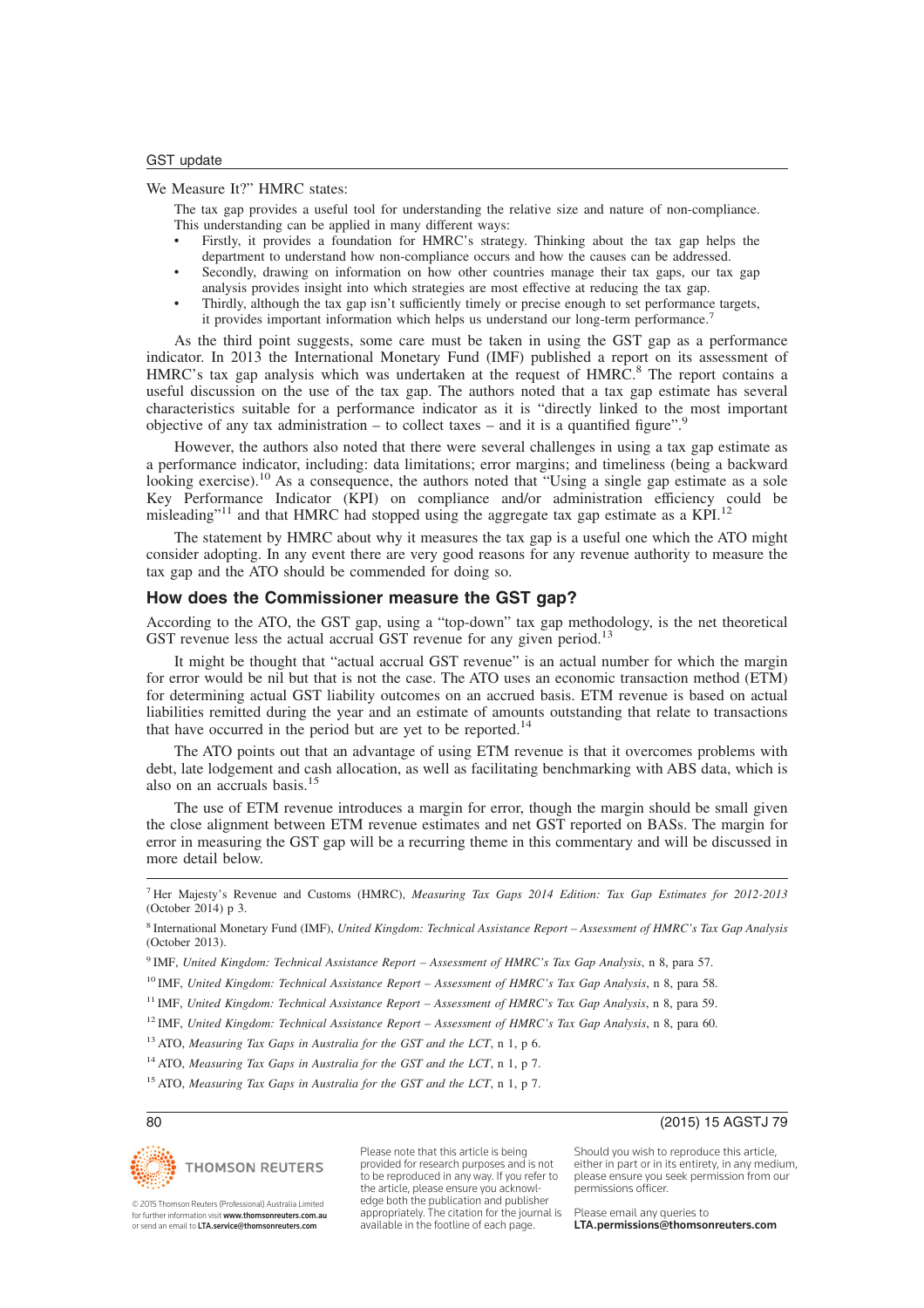Calculating the theoretical GST revenue is far more complex. Set out below are the five steps involved in the ATO's calculation of the theoretical GST revenue, together with some brief observations on each step.<sup>16</sup>

#### **Step one – obtain ABS data on household final consumption expenditure**

The first step involves obtaining data from the ABS on household final consumption expenditure (HFCE) in the economy from the Australian System of National Accounts (ABS national accounts catalogue 5206.0).

The work performed by the Australian Bureau of Statistics in compiling the national accounts is nothing short of a minor miracle. The ABS discusses the accuracy of the national accounts in the following terms:

For most users, accuracy is the most sought after attribute of data. Accuracy can be defined as the proximity of an estimate to some notional true value. It is not possible to produce an objective overall measure of accuracy of the accounts because the national accounts draw data from a wide variety of sources, reflecting varying valuations, coverage, frequency, detail and timeliness. Assessments need to be made instead of individual component items within the accounts. Even at this level, the use of multiple data sources in estimating a single item, their variable accuracy over time, and changing compilation methods complicate the picture. As a result, assessment of the accuracy of an item requires a high degree of subjective judgement based on knowledge of the sources, the data and the compilation methods used.<sup>17</sup>

According to the ABS, one approach to tie all the information related to data quality together is to assign subjective accuracy ratings.<sup>18</sup> This is essentially "an intuitive assessment" by national accounts compilers.<sup>19</sup>

The ABS grades the accuracy of the initial quarterly estimates of various components from "A" (good) to "D" (very poor),<sup>20</sup> and HFCE is graded "A".<sup>21</sup>

The ABS publishes a separate guide to the national accounts which outlines the major concepts and definitions, describes the data sources and methods used to prepare the estimates, and discusses the accuracy and reliability of the national accounts.<sup>22</sup> That guide itself exceeds 700 pages in length and, somewhat dauntingly, states that "it is not a complete description of the ABS national accounts methodology. That task would require a much larger publication".<sup>2</sup>

HFCE consists of expenditure incurred by households on individual consumption of goods and services, including those sold at prices that are not economically significant.<sup>24</sup> Relevantly, it consists of expenditure by resident households on goods and services, whether the expenditure is made within Australia or by Australian residents abroad.<sup>25</sup>

A number of specific transactions are either included or excluded from the base by the ABS and each needs to be understood from a GST perspective.

### (2015) 15 AGSTJ 79 81



© 2015 Thomson Reuters (Professional) Australia Limited for further information visit www.thomsonreuters.com.au or send an email to LTA.service@thomsonreuters.com

provided for research purposes and is not to be reproduced in any way. If you refer to the article, please ensure you acknowledge both the publication and publisher appropriately. The citation for the journal is available in the footline of each page.

Please note that this article is being

Should you wish to reproduce this article, either in part or in its entirety, in any medium, please ensure you seek permission from our permissions officer.

<sup>16</sup> ATO, *Measuring Tax Gaps in Australia for the GST and the LCT*, n 1, p 6.

<sup>17</sup> Australian Bureau of Statistics (ABS), *Australian System of National Accounts, Concepts, Sources and Methods, 2013* (catalogue 5216.0), para 24.28.

<sup>18</sup> ABS, *Australian System of National Accounts, Concepts, Sources and Methods, 2013*, n 17, para 24.50.

<sup>19</sup> ABS, *Australian System of National Accounts, Concepts, Sources and Methods, 2013*, n 17, para 24.51.

<sup>20</sup> ABS, *Australian System of National Accounts, Concepts, Sources and Methods, 2013*, n 17, para 24.52.

<sup>21</sup> ABS, *Australian System of National Accounts, Concepts, Sources and Methods, 2013*, n 17, Table 24.1.

<sup>22</sup> ABS, *Australian System of National Accounts, Concepts, Sources and Methods, 2013*, n 17.

<sup>23</sup> ABS, *Australian System of National Accounts, Concepts, Sources and Methods, 2013*, n 17, para 1.40.

<sup>&</sup>lt;sup>24</sup> ABS, *Australian System of National Accounts, Concepts, Sources and Methods, 2013*, n 17, para 10.3.

<sup>25</sup> ABS, *Australian System of National Accounts, Concepts, Sources and Methods, 2013*, n 17, para 10.13.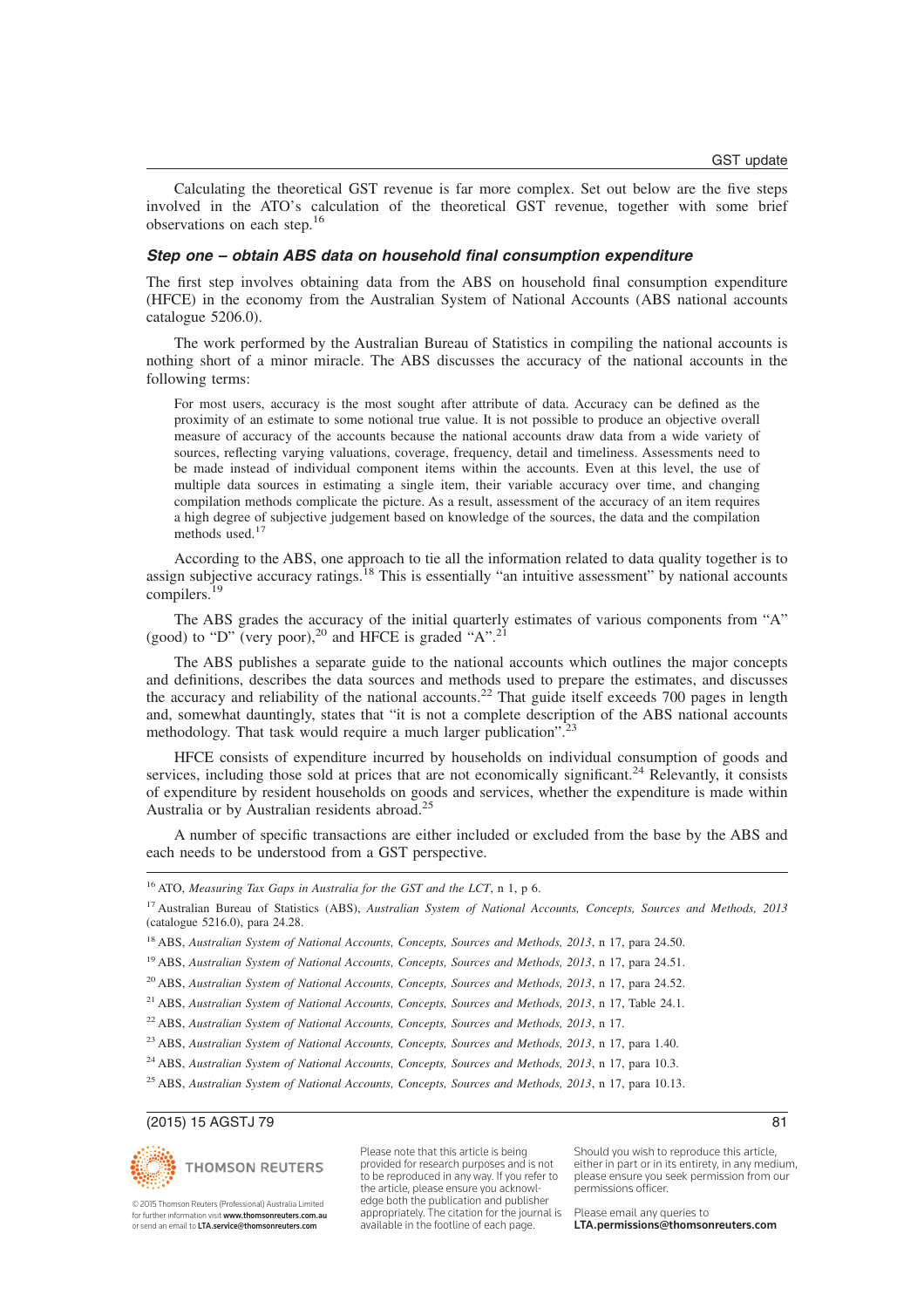### Income received in kind

The value of income received in kind by employees is treated as simultaneously spent by the employees on HFCE.<sup>26</sup> That value would properly form part of the GST base.

## Goods produced for own consumption

The value of goods produced by households for their own consumption, such as agricultural goods produced and consumed on the same farm and "backyard" production, is included within HFCE.<sup>2</sup>

Where the goods are produced by a registered enterprise that exceeds the GST registration turnover threshold, self-consumption is "out of scope" of the GST base and this value needs to be subtracted from HFCE.

Where the goods are produced by an enterprise that does not exceed the GST registration turnover threshold, self-consumption is again out of scope and needs to be subtracted. The Commissioner already properly makes an adjustment for the value of the GST concession attributed to the GST registration threshold in Step 3 below, but it is unclear whether the value of self-consumption, already "out of scope" for GST, falls within the value of this concession which, strictly speaking, it should not.

Where the goods are not produced by a GST enterprise, and "backyard production" may well fall into this category, they are "out of scope" of the GST base and this value needs to be subtracted from HFCE.

It is clear that some subtraction needs to be made to the ABS data to deal with goods produced for own consumption. One further difficulty here is how to treat the self-consumption of products which would otherwise be GST-free. Do these products fall within the value of the GST-free concession, the GST registration threshold concession, neither or both? It is not clear.

### Service charge component of household interest

Interest paid by borrowers can be regarded as comprising two components, a service charge and a "pure" interest flow. Similarly, the interest paid to depositors can be viewed as a "pure" interest flow from which a service charge has been subtracted. These service charges cannot be measured directly, and the imputed charges are referred to by the ABS as financial intermediation services indirectly measured (FISIM).<sup>28</sup>

HFCE includes the service charge component of households' interest payments and receipts (however, FISIM attributed to unincorporated enterprises owned by households is classified as intermediate consumption of the unincorporated business).<sup>2</sup>

These charges are input taxed for GST. They are therefore outside of the GST base and need to be subtracted from HFCE. The Commissioner makes an adjustment in Step 3 below for the value of the GST concession attributed to input taxed financial supplies.

#### Service charge component of premiums

As with the service charge component of households' interest payments and receipts, the service charge component of premiums paid for insurance and pension fund services is included in HFCE.<sup>30</sup>

Life insurance is input taxed for GST, while health insurance is GST-free. These insurances are therefore outside of the GST base and need to be subtracted from HFCE. The Commissioner makes an adjustment in Step 3 below for the value of GST concessions attributed to input taxed financial supplies (which includes life insurance) and health insurance. General insurance is taxable for GST and is properly within the GST base.

<sup>26</sup> ABS, *Australian System of National Accounts, Concepts, Sources and Methods, 2013*, n 17, para 10.14.

<sup>27</sup> ABS, *Australian System of National Accounts, Concepts, Sources and Methods, 2013*, n 17, para 10.14.

<sup>28</sup> ABS, *Australian System of National Accounts, Concepts, Sources and Methods, 2013*, n 17, para 9.24.

<sup>29</sup> ABS, *Australian System of National Accounts, Concepts, Sources and Methods, 2013*, n 17, para 10.14.

<sup>30</sup> ABS, *Australian System of National Accounts, Concepts, Sources and Methods, 2013*, n 17, para 10.14.



© 2015 Thomson Reuters (Professional) Australia Limited for further information visit www.thomsonreuters.com.au or send an email to LTA.service@thomsonreuters.com

Please note that this article is being provided for research purposes and is not to be reproduced in any way. If you refer to the article, please ensure you acknowledge both the publication and publisher appropriately. The citation for the journal is available in the footline of each page.

82 (2015) 15 AGSTJ 79

Should you wish to reproduce this article, either in part or in its entirety, in any medium, please ensure you seek permission from our permissions officer.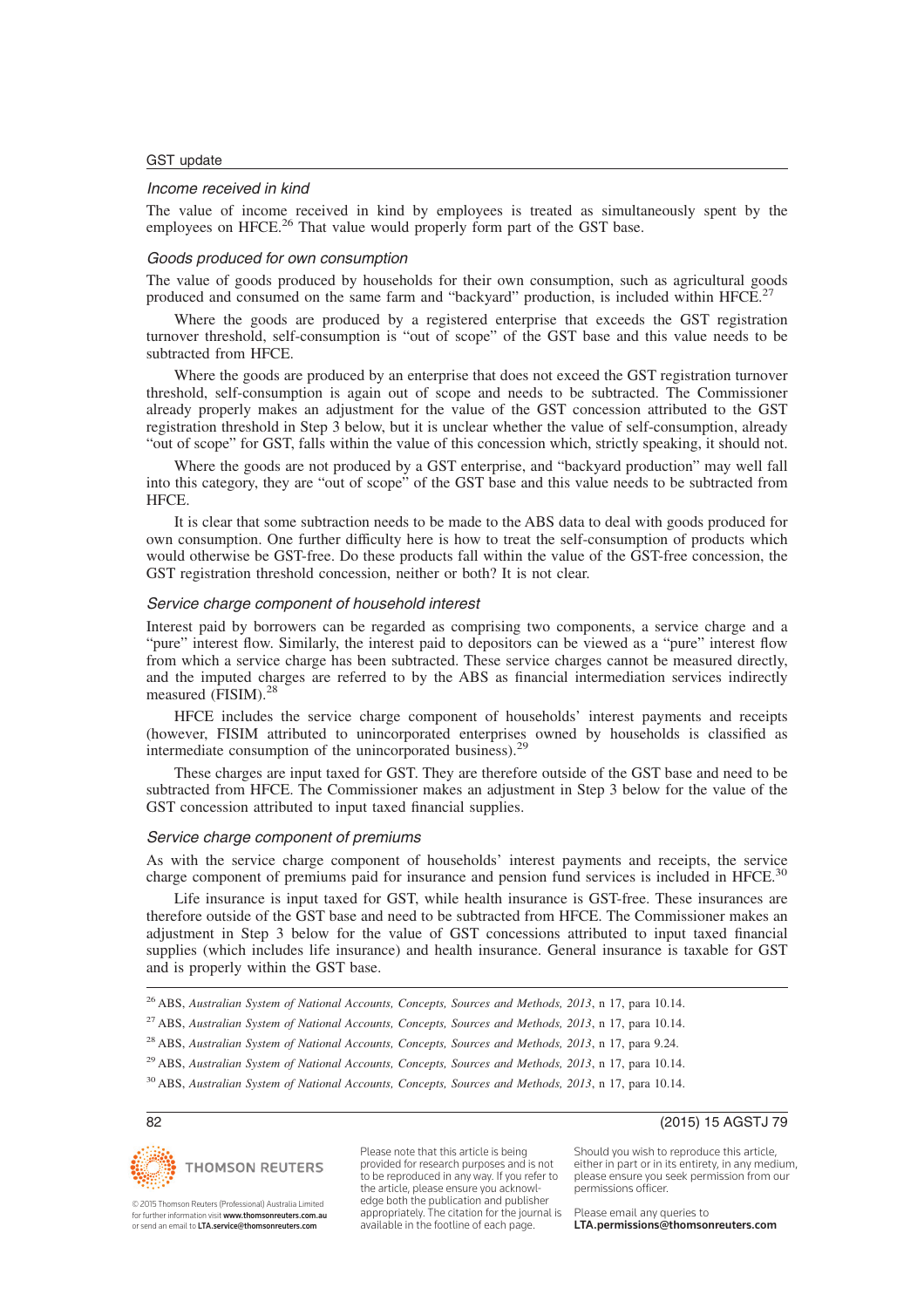The service charge component of pension fund services (such as the management fees charged by the trustee of a superannuation fund) is taxable for GST and is therefore properly included in the GST base.

#### Imputed value of services of owner-occupied dwellings

HFCE includes the imputed value of the services of owner-occupied dwellings. The imputation of rent to owner-occupied dwellings enables the services provided by dwellings to their owner-occupiers to be treated consistently with the marketed services provided by rented dwellings to their tenants.<sup>31</sup> As imputed rent is not within the theoretical GST base it would need to be subtracted from the HFCE estimates.

The estimated imputed value of rent is unsurprisingly a very high number, being \$137,590 million for the year ended 30 June 2014.<sup>32</sup> That value would have a reasonable margin for error. It is therefore assumed that the ATO subtracts from HFCE the exact dollar value for imputed rent used by the ABS to ensure there is no margin for error in the resulting sum.

#### Business expenditure by unincorporated enterprises

Any expenditure undertaken for business purposes by unincorporated enterprises (which are part of the household sector) is treated as intermediate consumption expenditure of the unincorporated enterprise, and not part of HFCE.<sup>33</sup> This is consistent with the GST base.

## A significant omission – the illegal non-observed economy

HFCE is a large aggregate covering a wide range of goods and services. The ABS therefore dissects this expenditure into "functional" classifications. In the national accounts the classification of HFCE is aligned, as far as possible, with these functional classifications. However, there are some instances where this is not yet possible.<sup>34</sup>

The national accounts do not include an estimate of HFCE on narcotics, as reliable data on narcotics expenditure are not available. For similar reasons, the national accounts do not include an explicit estimate of HFCE on prostitution services.<sup>35</sup> However, while it seems clear that the ATO intends that illegal activities should form part of the GST gap,<sup>36</sup> it is less clear how it has taken this into account.

In the ATO's discussion of the margin for error in the GST Gap, it states that "the GST gap can be affected by ... the non-observed economy uplift component in the ABS national accounts statistics".<sup>37</sup> That statement may require some further explanation.

According to the ABS, the "non-observed" economy refers to economic activities that are often missing from the data sources used to compile the national accounts. It typically includes transactions that are underground, illegal, informal, or household production for own final use.<sup>38</sup>

The underground economy is a sub-category of the non-observed economy and covers "those activities that are productive and legal but are deliberately concealed from the public authorities to avoid payment of taxes or complying with regulations".<sup>39</sup> According to the ABS, explicit adjustments for the underground economy to the income side of the GDP account added 1.3% to the level of GDP, though this could be understated by up to 2%. On the expenditure side, however, only a small

<sup>31</sup> ABS, *Australian System of National Accounts, Concepts, Sources and Methods, 2013*, n 17, para 10.14.

<sup>32</sup> ABS, *Australian System of National Accounts, 2012-2013* (catalogue 5204.0), Table 49.

<sup>36</sup> ATO, *Measuring Tax Gaps in Australia for the GST and the LCT*, n 1, Figure 2.3.

<sup>37</sup> ATO, *Measuring Tax Gaps in Australia for the GST and the LCT*, n 1, p 6.

<sup>38</sup> Australian Bureau of Statistics, *The Underground Economy and Australia's GDP* (October 2003).

<sup>39</sup> ABS, *The Underground Economy and Australia's GDP*, n 38, citing the *Measuring the Non-Observed Economy: A Handbook* (OECD, IMF, ILO and CIS, 2002).

#### (2015) 15 AGSTJ 79 83



© 2015 Thomson Reuters (Professional) Australia Limited for further information visit www.thomsonreuters.com.au or send an email to LTA.service@thomsonreuters.com

Please note that this article is being provided for research purposes and is not to be reproduced in any way. If you refer to the article, please ensure you acknowledge both the publication and publisher appropriately. The citation for the journal is available in the footline of each page.

Should you wish to reproduce this article, either in part or in its entirety, in any medium, please ensure you seek permission from our permissions officer.

<sup>33</sup> ABS, *Australian System of National Accounts, Concepts, Sources and Methods, 2013*, n 17, para 10.15.

<sup>34</sup> ABS, *Australian System of National Accounts, Concepts, Sources and Methods, 2013*, n 17, para 10.21.

<sup>35</sup> ABS, *Australian System of National Accounts, Concepts, Sources and Methods, 2013*, n 17, para 10.21.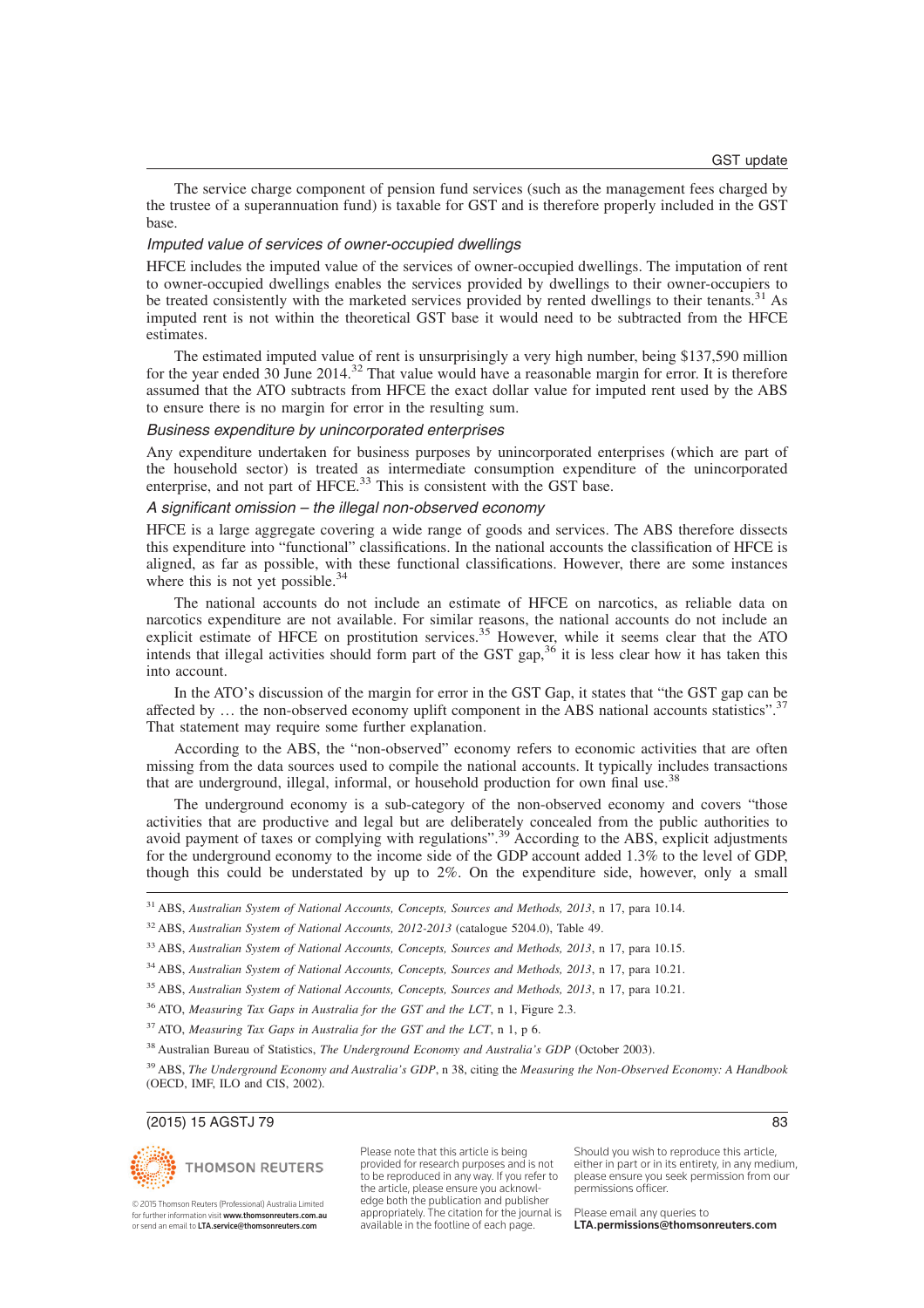adjustment of around 0.4% was made to HFCE, as the data used to compile the expenditure measure were considered less susceptible to understatement.<sup>40</sup>

That uplift would naturally form part of the theoretical GST base and so no further adjustment would need to be made on that account.

That leaves the illegal part of the non-observed economy. According to the ABS, "no explicit estimates for such activities are made in the ASNA [Australian System of National Accounts]", and this is "due to the difficulty in identifying and valuing illegal transactions".<sup>41</sup> However, the ABS has separately estimated the HFCE on illegal drugs to be \$5,943 million for the 2010 calendar year, which was about 0.8% of total HFCE for that year. $42^{\circ}$  The ATO does not appear to have made any adjustment to HFCE for the illegal part of the non-observed economy, though consumption expenditure on illegal transactions should be added as they form part of the theoretical GST base.

The exclusion of the illegal part of the non-observed economy is a significant, and unexplained, omission from the ATO's GST gap analysis. It is in stark contrast to the approach of the HMRC in the United Kingdom which will be discussed further below. The corresponding HMRC analysis splits the tax gap by behaviour into avoidance, criminal attacks, error, evasion, failure to take reasonable care, hidden economy, legal interpretation and non-payment.

### **Step two – add additional consumer spending that is subject to GST**

The second step adds additional consumer spending that is subject to GST but does not fall within HFCE. This step ought to include the following categories of spending.

#### New residential premises

The ATO states that it adds back new dwellings investment, alterations and repairs and land purchases subject to GST.<sup>43</sup>

Expenditures on the purchase of dwellings are explicitly excluded from HFCE because dwellings are goods used by owners to produce housing services for those owners.<sup>44</sup> However, the purchase of new residential dwellings forms part of the theoretical GST base and must therefore be added to HFCE.

It is not clear how the ATO have done this, though it can be said that the task would not be easy for several reasons.

First, there appears to be no single official figure for the value to be ascribed to the purchase of new residential dwellings, though the ABS data on housing finance might come close.<sup>4</sup>

Secondly, the impact of the GST margin scheme would need to be taken into account.<sup>46</sup> Under this scheme the vendor and purchaser agree to pay GST only on the margin by which the consideration for the sale exceeds the vendor's consideration for the acquisition of the interest in the real property. This is a complex area with many special rules but many sales of new residential premises are subject to the margin scheme which means that the GST collected is less than one-eleventh of the purchase price.

Thirdly, the GST definition of new residential premises includes premises which have been created through substantial renovations.<sup>47</sup> The value of these would need to be added to the theoretical GST base. That is not quite the same as the ATO's description of "alterations and repairs".

<sup>44</sup> ABS, *Australian System of National Accounts, Concepts, Sources and Methods, 2013*, n 17, para 10.16.

- <sup>45</sup> Australian Bureau of Statistics, *Housing Finance* (catalogue 5609.0).
- <sup>46</sup> *A New Tax System (Goods and Services Tax) Act 1999*, Div 75.
- <sup>47</sup> *A New Tax System (Goods and Services Tax) Act 1999*, s 40-75(1)(b).



Please note that this article is being provided for research purposes and is not to be reproduced in any way. If you refer to the article, please ensure you acknowledge both the publication and publisher appropriately. The citation for the journal is available in the footline of each page.

84 (2015) 15 AGSTJ 79

Should you wish to reproduce this article, either in part or in its entirety, in any medium, please ensure you seek permission from our permissions officer.

Please email any queries to LTA.permissions@thomsonreuters.com

© 2015 Thomson Reuters (Professional) Australia Limited for further information visit www.thomsonreuters.com.au or send an email to LTA.service@thomsonreuters.com

<sup>40</sup> ABS, *The Underground Economy and Australia's GDP*, n 38.

<sup>41</sup> Australian Bureau of Statistics, *The Non-Observed Economy and Australia's GDP, 2012* (catalogue 5204.0.55.008), para 4.3.

<sup>42</sup> ABS, *The Non-Observed Economy and Australia's GDP, 2012*, n 41, para 4.53.

<sup>43</sup> ATO, *Measuring Tax Gaps in Australia for the GST and the LCT*, n 1, p 6.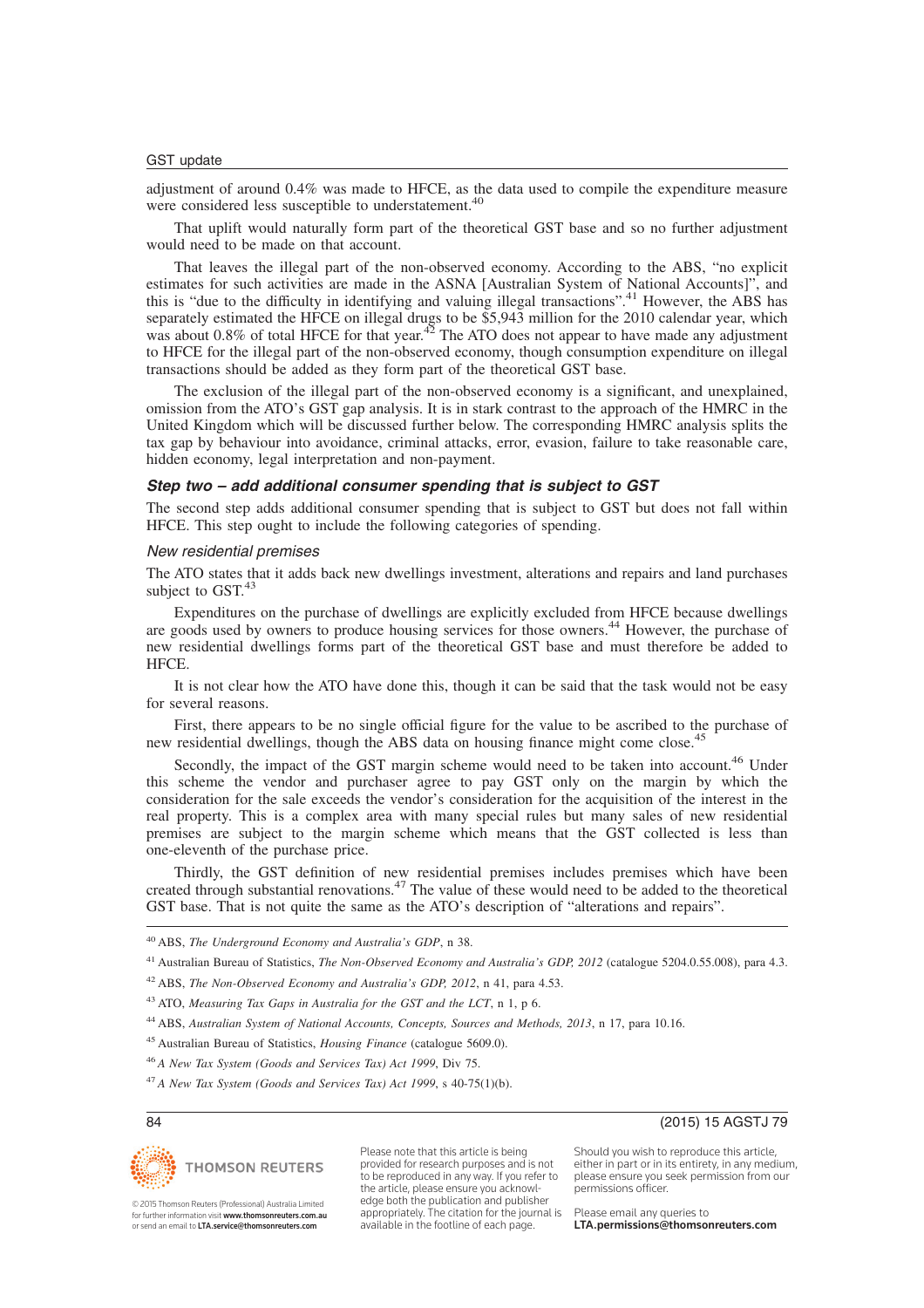In a 2011 submission to the Tax Forum, the Housing Industry Association estimated that the GST collected on new housing in Australia in 2008-2009 was \$5.7 billion.<sup>48</sup> It is not known how this figure was calculated but it does give some indication of the order of magnitude involved.

#### Consumer share of ownership and transfer costs

It is not quite clear what the ATO includes within this category before it is added to HFCE. Ownership transfer costs typically comprise stamp duty, real estate agents' fees, conveyancing fees and miscellaneous government charges, some of which will be subject to GST and some of which will not.

#### Purchase of valuables

The ABS excludes valuables such as artwork from HFCE because they are not used up in consumption or production, nor do they deteriorate over time.<sup>49</sup> Much of this expenditure will fall within the theoretical GST base, though there is nothing in the ATO document to suggest it has been added to HFCE in any way. The annual sales of artwork sold at auction alone now exceed \$100 million.<sup>50</sup> To this would need to be added sales through galleries, together with the sales of antiques and other collectibles.

#### Non-creditable intermediate consumption

HFCE does not include intermediate consumption expenditure made by businesses. However, some intermediate consumption expenditure by businesses is not subject to an entitlement to an input tax credit and is therefore de facto treated as final consumption. The ATO makes an adjustment for input taxed expenditure, such as rent, but it is unclear whether this would cover the loss of input tax credits on business expenditure.

An example is expenditure made by a mining company on accommodation for its employees. At a remote mining site the company may well build an entire town. On the current state of the law, the mining company is not entitled to input tax credits in respect of GST paid on expenditure incurred to build the town, as that expenditure relates to residential accommodation.<sup>51</sup> It is doubtful that this de facto final consumption by the mining company is included within HFCE, yet the input tax credits denied to the mining company would reflect in higher GST collections. The GST gap would therefore be understated to this extent.

Similar reasoning would apply to business consumption which is not input taxed but which is specifically denied input tax credits. The best known example is business entertainment expenditure.<sup>52</sup>

#### **Step three – subtract GST concessions**

The third step involves subtracting expenditure that falls within HFCE but is subject to a GST concession. The ATO states that adjustments were made where the concession was likely to have a material impact on the GST gap, though the level of materiality is not stated.<sup>53</sup> The ATO also states that adjustments were made when the concessions "could be readily measured".<sup>54</sup> No indication is given of which concessions could not be measured. The ATO further states that the adjustments include:

- 1) Removing exempt and concessionally-taxed expenditure, such as certain food, education, health and certain financial supplies.
- 2) Removing input taxed expenditure, such as rent.

<sup>48</sup> Housing Industry Association, *Submission to Tax Forum* (October 2011) p 4, http://www.treasury.gov.au/~/media/Treasury/ Policy%20Topics/Taxation/Tax%20Forum/Statements%20and%20Submissions/ Submissions/PDF/Housing%20Industry%20Association.ashx.

- <sup>50</sup> Australian Art Sales Digest, available at http://www.aasd.com.au/index.cfm/sales-by-year-au.
- <sup>51</sup> See *Rio Tinto Services Ltd v Commissioner of Taxation* [2015] FCAFC 117.
- <sup>52</sup> *A New Tax System (Goods and Services Tax) Act 1999*, s 69-5(3)(f).
- <sup>53</sup> ATO, *Measuring Tax Gaps in Australia for the GST and the LCT*, n 1, p 6.
- <sup>54</sup> ATO, *Measuring Tax Gaps in Australia for the GST and the LCT*, n 1, p 6.

#### (2015) 15 AGSTJ 79 85



© 2015 Thomson Reuters (Professional) Australia Limited for further information visit www.thomsonreuters.com.au or send an email to LTA.service@thomsonreuters.com

Please note that this article is being provided for research purposes and is not to be reproduced in any way. If you refer to the article, please ensure you acknowledge both the publication and publisher appropriately. The citation for the journal is available in the footline of each page.

Should you wish to reproduce this article, either in part or in its entirety, in any medium, please ensure you seek permission from our permissions officer.

<sup>49</sup> ABS, *Australian System of National Accounts, Concepts, Sources and Methods, 2013*, n 17, para 10.16.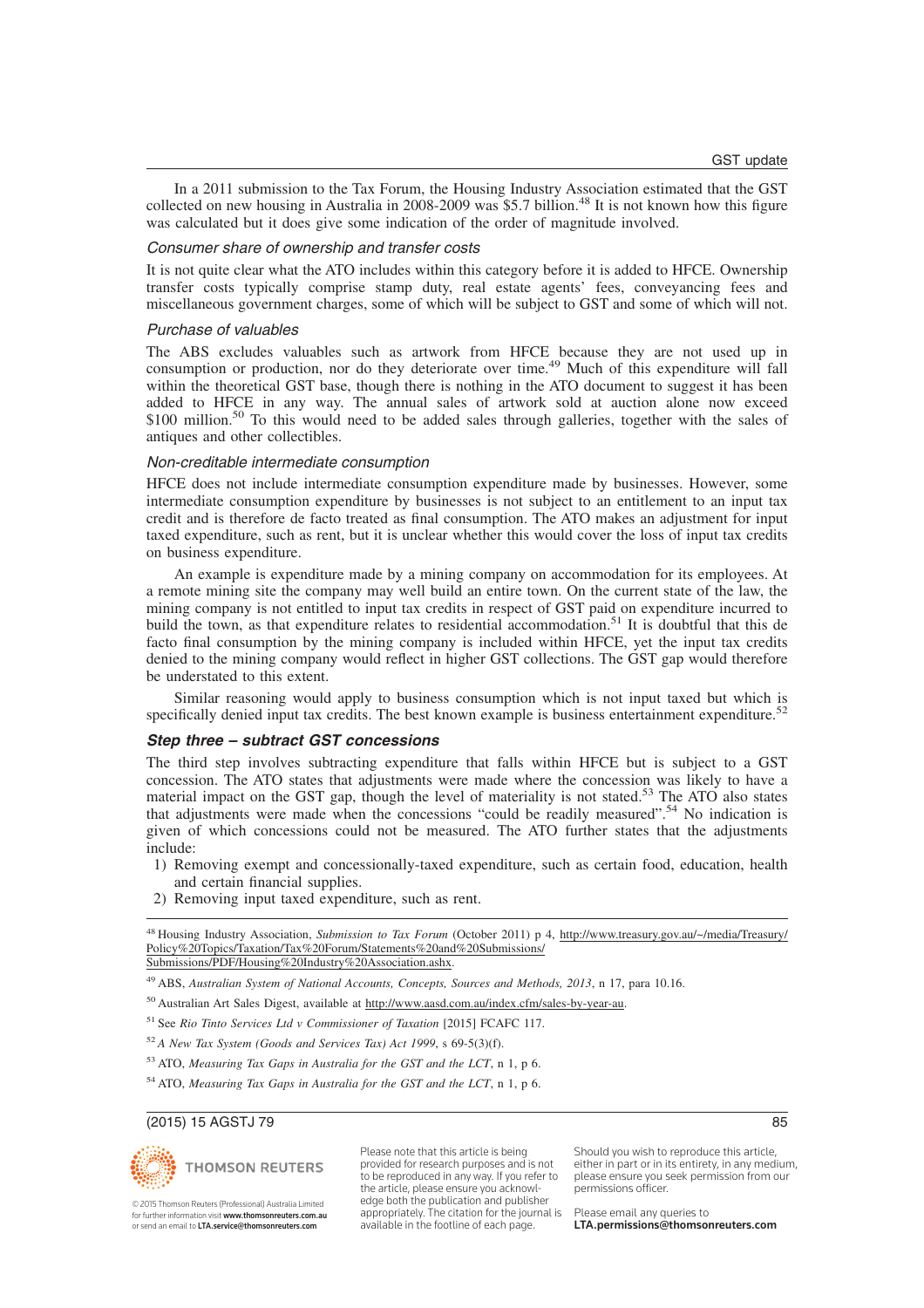- 3) Removing revenue from taxpayers exempt from remitting GST, for example relating to GST registration thresholds and low-value imports.
- 4) Tourism adjustment (net impact).<sup>55</sup>

These adjustments are discussed in more detail below. Each year the Treasury publishes its Tax Expenditures Statement as required by the *Charter of Budget Honesty Act 1998*. The ATO states that it uses information from this document in its analysis.<sup>56</sup> and it is assumed that it has done so to value the GST concessions.

The Treasury acknowledges that tax expenditure estimates vary in their reliability depending upon the quality, detail and frequency of the underlying data, the extent to which calculations are based on assumptions, the sensitivity of the results to those assumptions and whether future taxpayer behaviour is reasonably predictable.<sup>57</sup>

The Treasury assesses the reliability of each tax expenditure estimate by separately scoring the reliability of the data; the underlying assumptions and other relevant factors (for example, the volatility of growth rates over time). Scores range from 0 (very low) to 3 (high). The three scores are then summed to give an overall reliability rating from 0 (very low) to 9 (high). A score of 1, 2 or 3 will be assessed as "low", a score of 4 as "medium-low", a score of 5, 6 or 7 as "medium", and a score of 8 as "medium-high".<sup>58</sup>

The Treasury notes that in many cases there is insufficient data to produce a reliable estimate. In these cases an "order of magnitude" is provided using the following categories:<sup>5</sup>

| Category | Expected tax expenditure (\$m)     |
|----------|------------------------------------|
| 1.       | 0 on average over reporting period |
| 2.       | $0 - 10$                           |
| 3.       | $10 - 100$                         |
| 4.       | $100 - 1,000$                      |
| -5.      | $1,000+$                           |

This is important in understanding the margin for error in the measurement of the GST gap, discussed further below. The adjustments made by the ATO for GST concessions are now discussed in turn.

#### Removing exempt and concessionally-taxed expenditure

The ATO gives examples of exempt and concessionally-taxed expenditure as certain food, education, health and certain financial supplies. Treasury estimates that for 2013-2014, the value of each of these concessions, together with the reliability of the estimate, is:

| Food      |                          | \$6,200m | medium | (p 180) |
|-----------|--------------------------|----------|--------|---------|
| Education |                          | \$3,700m | medium | (p 174) |
| Health    |                          |          |        |         |
|           | • Drugs and<br>medicines | \$420m   | medium | (p 174) |

<sup>55</sup> ATO, *Measuring Tax Gaps in Australia for the GST and the LCT*, n 1, p 6.

<sup>56</sup> ATO, *Measuring Tax Gaps in Australia for the GST and the LCT*, n 1, p 7.

<sup>57</sup> Australian Government, Treasury, *Tax Expenditures Statement 2013* (January 2014) p 7.

<sup>58</sup> Australian Government, Treasury, *Tax Expenditures Statement 2013*, n 57, p 8.

<sup>59</sup> Australian Government, Treasury, *Tax Expenditures Statement 2013*, n 57, p 9.



Please note that this article is being provided for research purposes and is not to be reproduced in any way. If you refer to the article, please ensure you acknowledge both the publication and publisher appropriately. The citation for the journal is available in the footline of each page.

86 (2015) 15 AGSTJ 79

Should you wish to reproduce this article, either in part or in its entirety, in any medium, please ensure you seek permission from our permissions officer.

© 2015 Thomson Reuters (Professional) Australia Limited for further information visit **www.thomsonreuters.com.au**<br>or send an email to **LTA.service@thomsonreuters.com**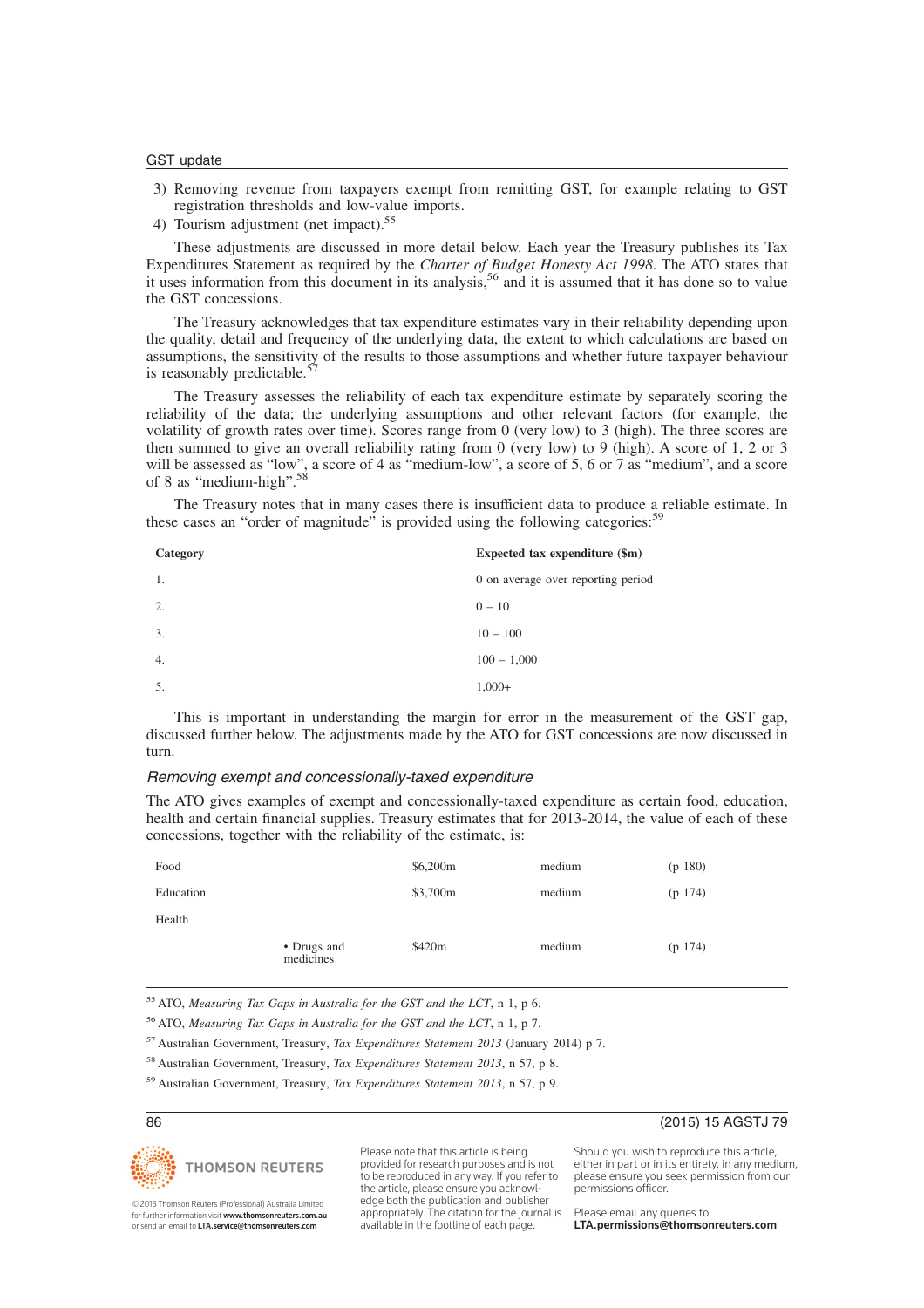|                    | • Medical aids and<br>appliances | \$110 <sub>m</sub> | medium | (p 175) |
|--------------------|----------------------------------|--------------------|--------|---------|
|                    | • Medical and health<br>services | \$3,400m           | medium | (p 174) |
|                    | • Private health<br>insurance    | \$280 <sub>m</sub> | medium | (p 176) |
|                    | • Residential and<br>other care  | \$1,050m           | medium | (p 176) |
| Financial services |                                  |                    |        |         |
|                    | • Input taxation                 | \$3,300m           | medium | (p 169) |
|                    | • Reduced input tax<br>credits   | \$830m             | low    | (p 169) |

Source: Australian Government, Treasury, *Tax Expenditures Statement 2013*.

Financial services are input taxed because of the inherent difficulty in taxing financial intermediation services.<sup>60</sup> The result of input taxation, together with entitlements to reduced input tax credits, is that financial supplies made to consumers are under-taxed, while supplies made to businesses are over-taxed (as input GST becomes embedded in the price and is irrecoverable). The Henry Tax Review estimated that businesses were overtaxed by around \$500 million while consumers were under-taxed by around \$2.5 billion. $61$ 

There are other exempt and concessionally-taxed items of expenditure not mentioned by the ATO. Listed below are those with an annual value exceeding \$10 million. Treasury estimates that for 2013-2014, the value of each of these concessions, together with the reliability of the estimate, is:

| Child care services              | \$940 <sub>m</sub> | medium | (p 170) |
|----------------------------------|--------------------|--------|---------|
| Water and sewerage               | \$910 <sub>m</sub> | medium | (p 170) |
| Imported services                | \$170 <sub>m</sub> | low    | (p 172) |
| Boats for export                 | \$10 <sub>m</sub>  | low    | (p 175) |
| Arranging overseas travel        | \$95m              | low    | (p 174) |
| Religious services               | \$30m              | low    | (p 176) |
| Simplified accounting<br>methods | \$10 <sub>m</sub>  | low    | (p 178) |

Source: Australian Government, Treasury, *Tax Expenditures Statement 2013*.

The following GST concessions have insufficient data to produce a reliable estimate but have an "order of magnitude" provided by Treasury.

| Charitable institutions |                                       | $$100m - $1,000m$ | (p 169) |
|-------------------------|---------------------------------------|-------------------|---------|
| Financial services      |                                       |                   |         |
|                         | • Financial acquisitions<br>threshold | $$100m - $1,000m$ | (p 168) |
| Tourist refund scheme   |                                       | $$10m - $100m$    | (p 171) |

<sup>60</sup> See, generally, O'Rourke K, *The Legal Framework for GST Apportionment by Financial Suppliers* (Paper delivered at the ATAX GST Conference, April 2009).

<sup>61</sup> *Australia's Future Tax System*, Report to the Treasurer (December 2009), p 52.

## (2015) 15 AGSTJ 79 87



© 2015 Thomson Reuters (Professional) Australia Limited for further information visit **www.thomsonreuters.com.au**<br>or send an email to **LTA.service@thomsonreuters.com**  Please note that this article is being provided for research purposes and is not to be reproduced in any way. If you refer to the article, please ensure you acknowledge both the publication and publisher appropriately. The citation for the journal is available in the footline of each page.

Should you wish to reproduce this article, either in part or in its entirety, in any medium, please ensure you seek permission from our permissions officer.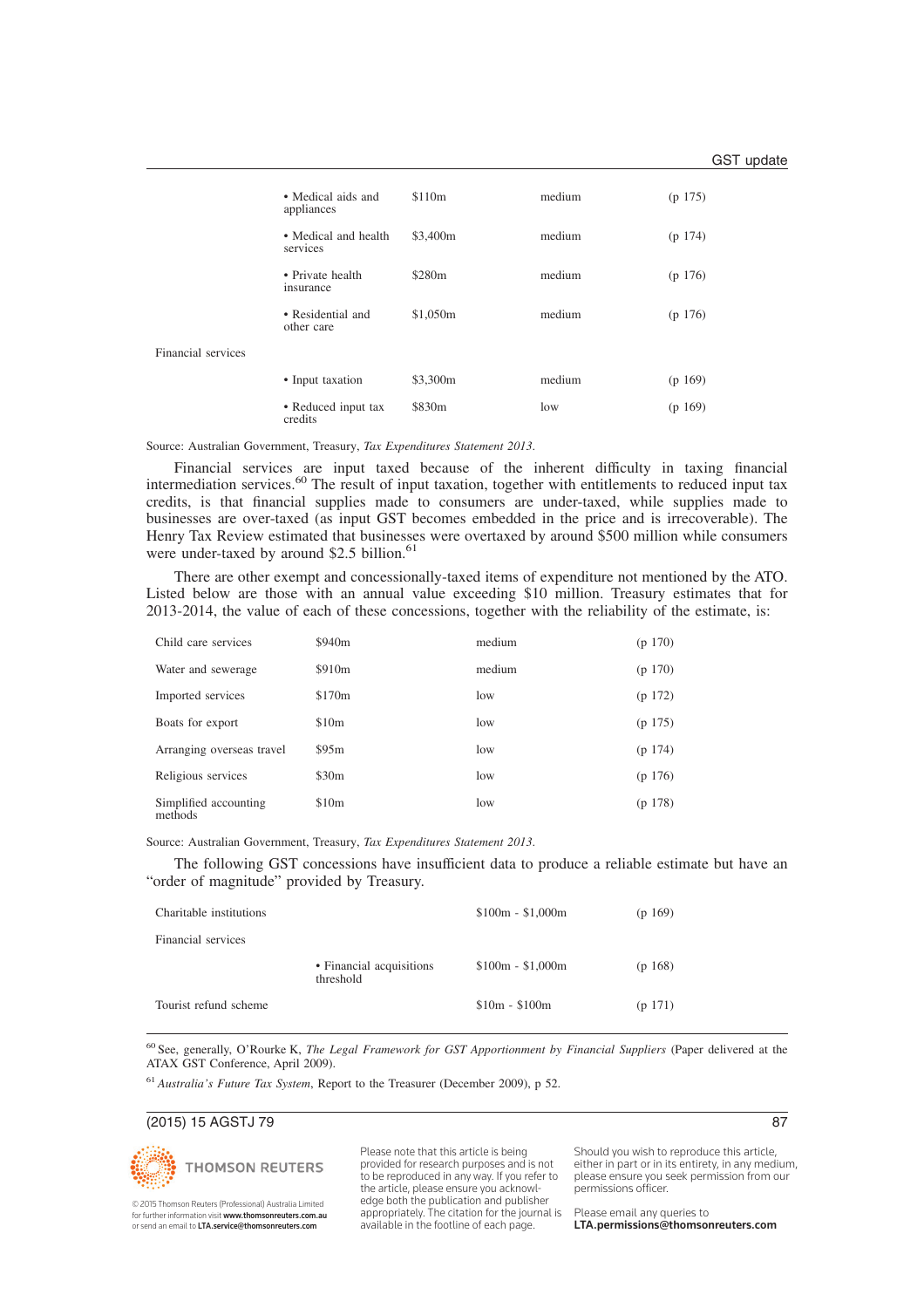| Non-resident domestic travel | $$10m - $100m$    | (p 173) |
|------------------------------|-------------------|---------|
| Inwards duty free            | $$100m - $1,000m$ | (p 173) |
| Farm land                    | $$10m - $100m$    | (p 177) |
| Precious metals              | $$10m - $100m$    | (p 178) |
| Registration thresholds      | $$100m - $1,000$  | (p 177) |

Source: Australian Government, Treasury, *Tax Expenditures Statement 2013*.

### Removing input taxed expenditure

The ATO gives rent (presumably residential rent) as an example of input taxed expenditure. The Tax Expenditures Statement does not have expenditure on input taxed residential rent as a concession because the treatment of residential accommodation is included as a structural element of the GST benchmark.<sup>62</sup> Nevertheless, HFCE includes residential rent, along with imputed rent for owneroccupied dwellings discussed above, which therefore needs to be deducted from HFCE to mirror the GST base.

According to the ABS, the seasonally adjusted value of rent and other dwelling services for the 2013 calendar year was  $$172,217$  million.<sup>63</sup>

## Removing revenue from exempt taxpayers

The ATO gives examples of revenue from taxpayers exempt from remitting GST as resulting from, for example, GST registration thresholds and low value imports.<sup>64</sup>

As indicated above, Treasury has indicated an order of magnitude for the value of the GST registration threshold concession as being in the range \$100 million to \$1,000 million.<sup>65</sup> For low value imports, Treasury estimates that for 2013-2014, the value of this concession, together with the reliability of the estimate, is:

Low-value imports  $$470m$  low<sup>66</sup>

### Tourism adjustment (net impact)

HFCE consists of expenditure by resident households on goods and services, whether the expenditure is made within Australia or by Australian residents abroad.<sup>67</sup> The latter is generally not subject to GST and so the ATO must subtract this from the HFCE. Conversely, expenditure by nonresidents on domestic goods and services are not included in HFCE, but are generally subject to GST. Accordingly, the ATO must add this to HFCE. The ABS already adjusts the national accounts data for these items, albeit in the opposite direction, and it is presumed that the ATO uses the same figures for adjustment.<sup>68</sup>

### **Step four – estimate the GST payable**

The fourth step involves estimating the GST payable on the adjusted household final consumption expenditure to derive the theoretical GST revenue. This is presumably a simple mathematical step taking one-eleventh of the GST-inclusive adjusted HFCE figure.

<sup>62</sup> Australian Government, Treasury, *Tax Expenditures Statement 2013*, n 57, p 209.

<sup>65</sup> Australian Government, Treasury, *Tax Expenditures Statement 2013*, n 57, p 177.

<sup>66</sup> Australian Government, Treasury, *Tax Expenditures Statement 2013*, n 57, p 172.

<sup>67</sup> ABS, *Australian System of National Accounts, Concepts, Sources and Methods, 2013*, n 17, para 10.13.

<sup>68</sup> The calculation methodology is set out in ABS, *Australian System of National Accounts, Concepts, Sources and Methods, 2013*, n 17, paras 10.26-10.39.



© 2015 Thomson Reuters (Professional) Australia Limited for further information visit www.thomsonreuters.com.au or send an email to LTA.service@thomsonreuters.com

Please note that this article is being provided for research purposes and is not to be reproduced in any way. If you refer to the article, please ensure you acknowledge both the publication and publisher appropriately. The citation for the journal is available in the footline of each page.

88 (2015) 15 AGSTJ 79

Should you wish to reproduce this article, either in part or in its entirety, in any medium, please ensure you seek permission from our permissions officer.

<sup>63</sup> ABS, *Australian National Accounts: National Income, Expenditure and Product, 2014* (catalogue 5206.0), Table 8, Household Final Consumption Expenditure.

<sup>64</sup> ATO, *Measuring Tax Gaps in Australia for the GST and the LCT*, n 1, p 6.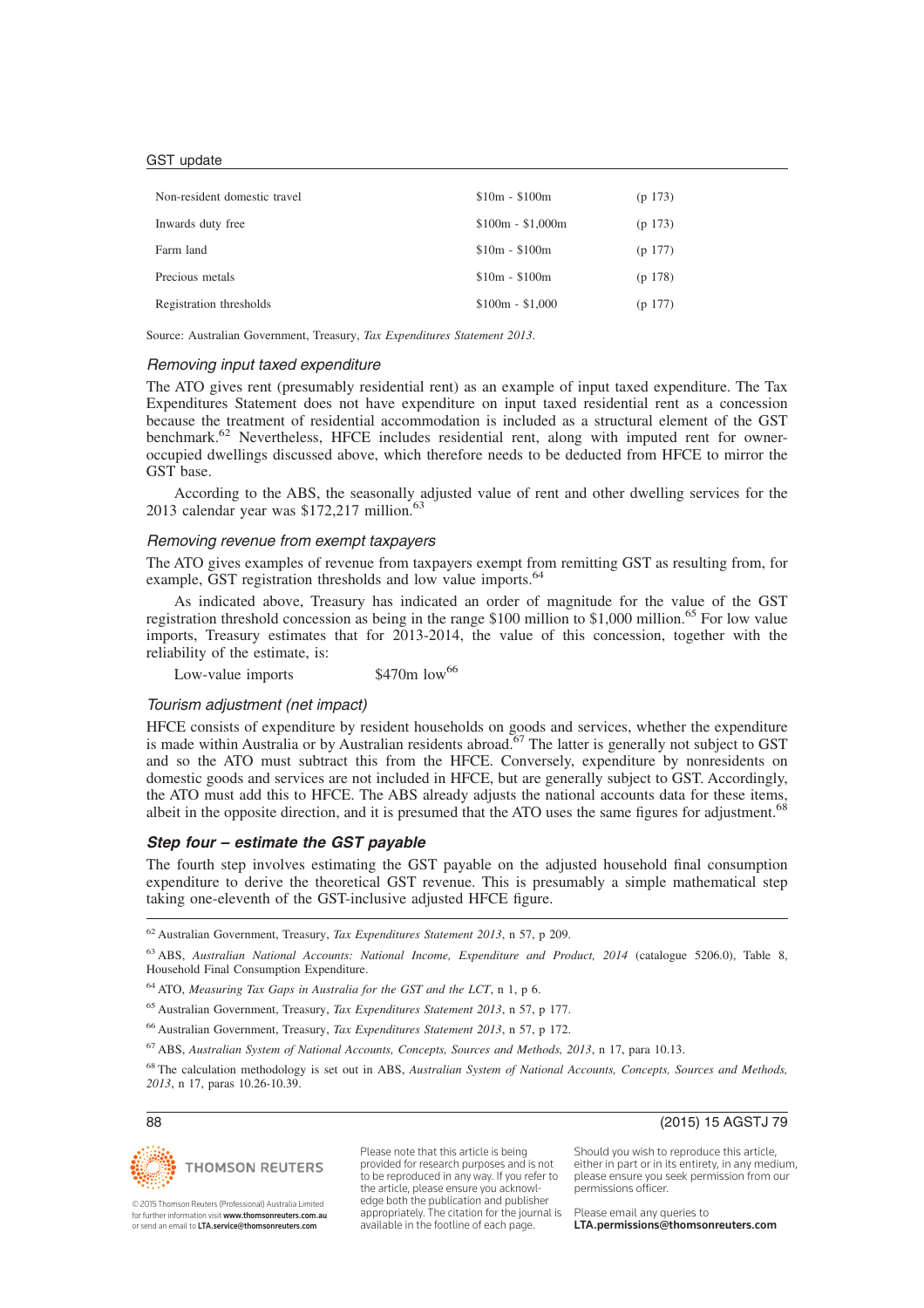## **Step five – derive the GST gap**

The fifth step derives the GST gap by subtracting actual GST accrual revenue from the theoretical GST revenue. Again, this is presumably a simple mathematical step.

## **Validation of the reasonableness of the GST gap estimate**

The ATO then undertakes a "" analysis to validate the reasonableness of the GST gap estimate and to estimate lower and upper bounds of the GST gap. This analysis involves:

- 1) Benchmarking GST revenue against economic data;
- 2) Analysing and extrapolating active compliance results; and
- 3) Benchmarking GST revenue at the industry and segment level.<sup>69</sup>

### **Should other adjustments be made in measuring the GST gap?**

It was discussed above that the illegal part of the non-observed economy is a significant, and unexplained, omission from the ATO's GST gap analysis. Should other adjustments be made also?

The ATO asserts that the GST gap "provides an estimate of the GST shortfall from noncompliance after our active compliance activities and taxpayer self revisions have occurred".<sup>70</sup>

That assertion contains a big assumption, reinforced by other comments made by the ATO.<sup>71</sup> The assumption is that the "shortfall" arises from non-compliance. That is, it assumes that errors are all one way, such as under-reporting of sales and over-claiming of refunds. The errors of course fall both ways and there is a significant amount of GST *overpaid* by taxpayers. This can arise in numerous ways.

First, it is very common for taxpayers to under-claim input tax credits. Secondly, it is very common for taxpayers to overpay GST when charging customers (this can arise from incorrectly classifying supplies or incorrectly valuing supplies, for example). For retailers who cannot identify their customers to pass refunds back to them, the ATO keeps the overpaid  $GST<sup>72</sup>$  Thirdly, taxpayers who seek to comply with the GST law often adopt a conservative view of their GST obligations which creates a tendency to overpay. Fourthly, the GST law on vouchers, which can include phone cards, ensures that GST is paid on the face value of a voucher even if the voucher is sold at a discount to its face value.<sup>73</sup> This is by no means an exhaustive list.

The GST gap is an amount reflecting both underpayments and overpayments of GST, though it appears that no attempt has been made to quantify the extent of overpayments.

## **How big is the GST gap?**

The following table is the ATO's calculation of the GST gap from 2001-02 to 2009-10.

|                                            | 2001-02 | $2002 - 03$ | 2003-04 | 2004-05 | 2005-06 | 2006-07 | 2007-08 | 2008-09 | 2009-10 |
|--------------------------------------------|---------|-------------|---------|---------|---------|---------|---------|---------|---------|
| GST gap<br>\$m<br>(exclud-<br>ing<br>debt) | 2,510   | 2,588       | 2,243   | 2,596   | 2,035   | 2,295   | 2,975   | 3.172   | 1.498   |

#### **TABLE 2.1 Table 2.1 GST gap as a percentage of GST accrual revenue**

<sup>69</sup> ATO, *Measuring Tax Gaps in Australia for the GST and the LCT*, n 1, p 6.

<sup>70</sup> ATO, *Measuring Tax Gaps in Australia for the GST and the LCT*, n 1, p 6.

<sup>71</sup> ATO, *Measuring Tax Gaps in Australia for the GST and the LCT*, Figure 2.3, "Under-reporting of GST sales"; "Over claiming refunds".

<sup>72</sup> *A New Tax System (Goods and Services Tax) Act 1999*, Div 142.

<sup>73</sup> *A New Tax System (Goods and Services Tax) Act 1999*, Div 100.

### (2015) 15 AGSTJ 79 89





© 2015 Thomson Reuters (Professional) Australia Limited for further information visit www.thomsonreuters.com.au or send an email to LTA.service@thomsonreuters.com

Please note that this article is being provided for research purposes and is not to be reproduced in any way. If you refer to the article, please ensure you acknowledge both the publication and publisher appropriately. The citation for the journal is available in the footline of each page.

Should you wish to reproduce this article, either in part or in its entirety, in any medium, please ensure you seek permission from our permissions officer.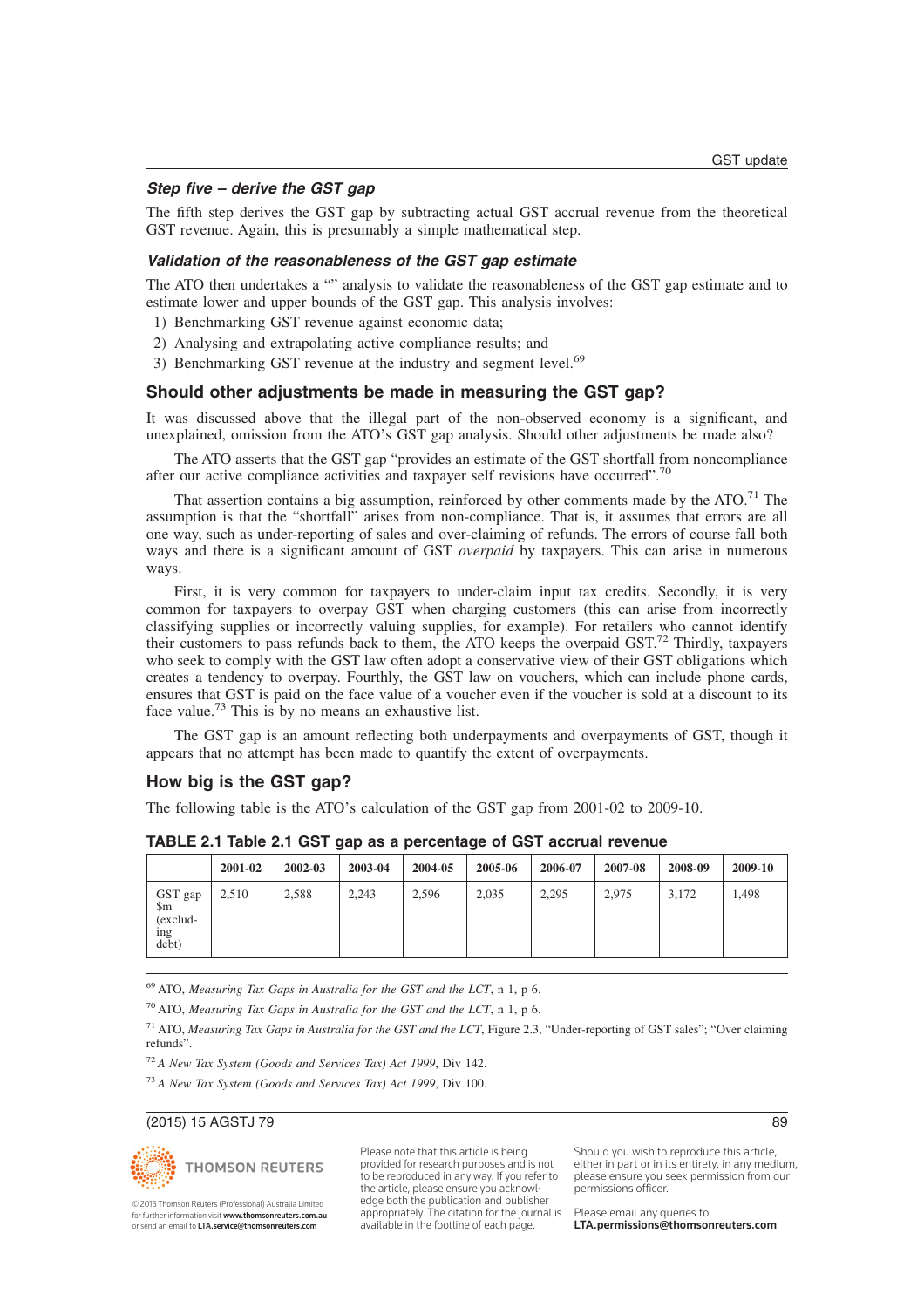**TABLE 2.1** *continued*

|                                                                                    | 2001-02 | 2002-03 | 2003-04 | 2004-05 | 2005-06 | 2006-07 | 2007-08 | 2008-09 | 2009-10 |
|------------------------------------------------------------------------------------|---------|---------|---------|---------|---------|---------|---------|---------|---------|
| GST gap<br>exclud-<br>ing debt<br>as a<br>percent-<br>age of<br>accrual<br>revenue | 8.9%    | 8.3%    | $6.6\%$ | 7.3%    | 5.4%    | 5.7%    | $7.0\%$ | 7.6%    | 3.3%    |

Source: Australian Taxation Office, *Measuring Tax Gaps in Australia for the GST and the LCT*, (November 2012) p 4.

The average GST gap during this period is 6.7% of GST accrual revenue. It can be seen that there is a sharp fall in the GST gap to 3.3% in 2009-10. The ATO acknowledges that "a fall in non-compliance of such magnitude is highly unlikely".<sup>74</sup>

The ATO considers the fall to be temporary and due to timing differences in the recognition of items such as dwelling investment and large input-tax credit claims, rather than any shift in compliance.<sup>75</sup> The ATO prefers to average this two year period in presenting the underlying trend, as in the following table. While the averaging no doubt produces a more even trend line, there is little warrant for doing so. It might be more accurate to present the actual annual figures on the graph and to superimpose a trend line over these figures.

|                                                                               | 2001-02 | 2002-03 | 2003-04 | 2004-05 | 2005-06 | 2006-07 | 2007-08 | $2008 - 10^{(a)}$ |  |  |  |
|-------------------------------------------------------------------------------|---------|---------|---------|---------|---------|---------|---------|-------------------|--|--|--|
| GST gap<br>$\rm{Sm}$<br>(exclud-<br>ing debt)                                 | 2,510   | 2,588   | 2,243   | 2,596   | 2,035   | 2,295   | 2,975   | 2,335             |  |  |  |
| GST gap<br>excluding<br>debt as a<br>percent-<br>age of<br>accrual<br>revenue | 8.9%    | 8.3%    | $6.6\%$ | $7.3\%$ | 5.4%    | 5.7%    | $7.0\%$ | 5.4%              |  |  |  |

**TABLE 1.1 Table 1.1 GST gap, 2001-02 to 2008-10**

(a) average GST gap per year for 2008-09 and 2009-10.

Source: Australian Taxation Office, *Measuring Tax Gaps in Australia for the GST and the LCT*, (November 2012) p 3.

<sup>74</sup> Australian Taxation Office, *Measuring Tax Gaps in Australia for the GST and the LCT*, n 1, p 5.

<sup>75</sup> Australian Taxation Office, *Measuring Tax Gaps in Australia for the GST and the LCT*, n 1, p 2.



© 2015 Thomson Reuters (Professional) Australia Limited for further information visit **www.thomsonreuters.com.au**<br>or send an email to **LTA.service@thomsonreuters.com**  Please note that this article is being provided for research purposes and is not to be reproduced in any way. If you refer to the article, please ensure you acknowledge both the publication and publisher appropriately. The citation for the journal is available in the footline of each page.

90 (2015) 15 AGSTJ 79

Should you wish to reproduce this article, either in part or in its entirety, in any medium, please ensure you seek permission from our permissions officer.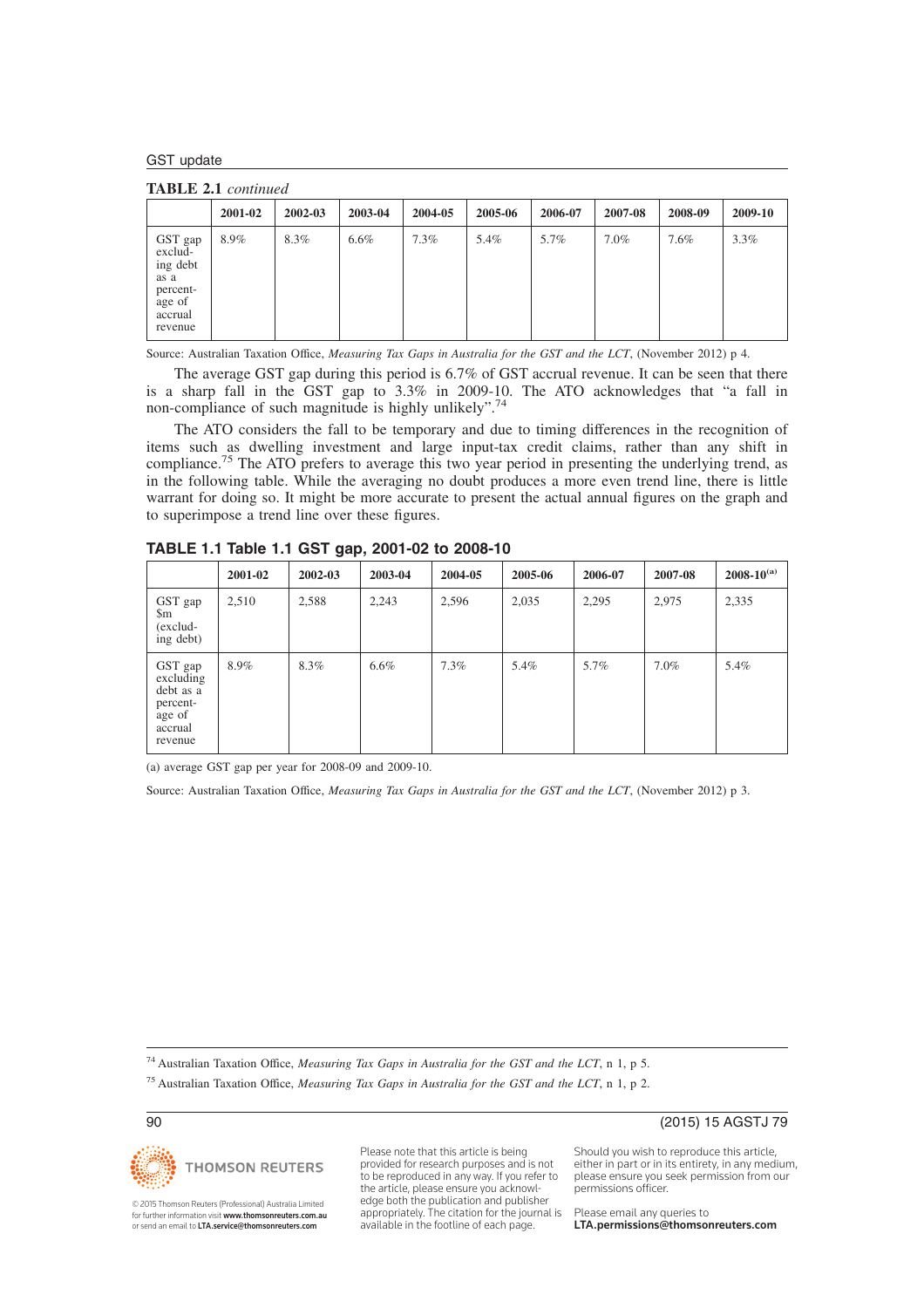These figures translate to the trend line in Figure 2.1 below.



Australian Taxation Office, *Measuring Tax Gaps in Australia for the GST and the LCT*, (November 2012) p 5.

However, this may not be the actual trend. The ATO acknowledges that transitional issues and concessions granted between 2000-01 and 2004-05 heighten the variability and uncertainty of these estimates and may have contributed to the larger GST gap estimate in those years.<sup>76</sup> Ignoring these years presents a different picture as in Figure 2.2 below.



Source: Australian Taxation Office, *Measuring Tax Gaps in Australia for the GST and the LCT*, (November 2012) p 5, modified to exclude 2001-02 to 2004-05.

Once the possible impact of the GFC for 2008-10 is ignored, the only real trend is slightly upward, which is the opposite of the trend identified in Figure 2.1.

<sup>76</sup> ATO, *Measuring Tax Gaps in Australia for the GST and the LCT*, n 1, p 5.

## (2015) 15 AGSTJ 79 91



© 2015 Thomson Reuters (Professional) Australia Limited for further information visit **www.thomsonreuters.com.au**<br>or send an email to **LTA.service@thomsonreuters.com**  Please note that this article is being provided for research purposes and is not to be reproduced in any way. If you refer to the article, please ensure you acknowledge both the publication and publisher appropriately. The citation for the journal is available in the footline of each page.

Should you wish to reproduce this article, either in part or in its entirety, in any medium, please ensure you seek permission from our permissions officer.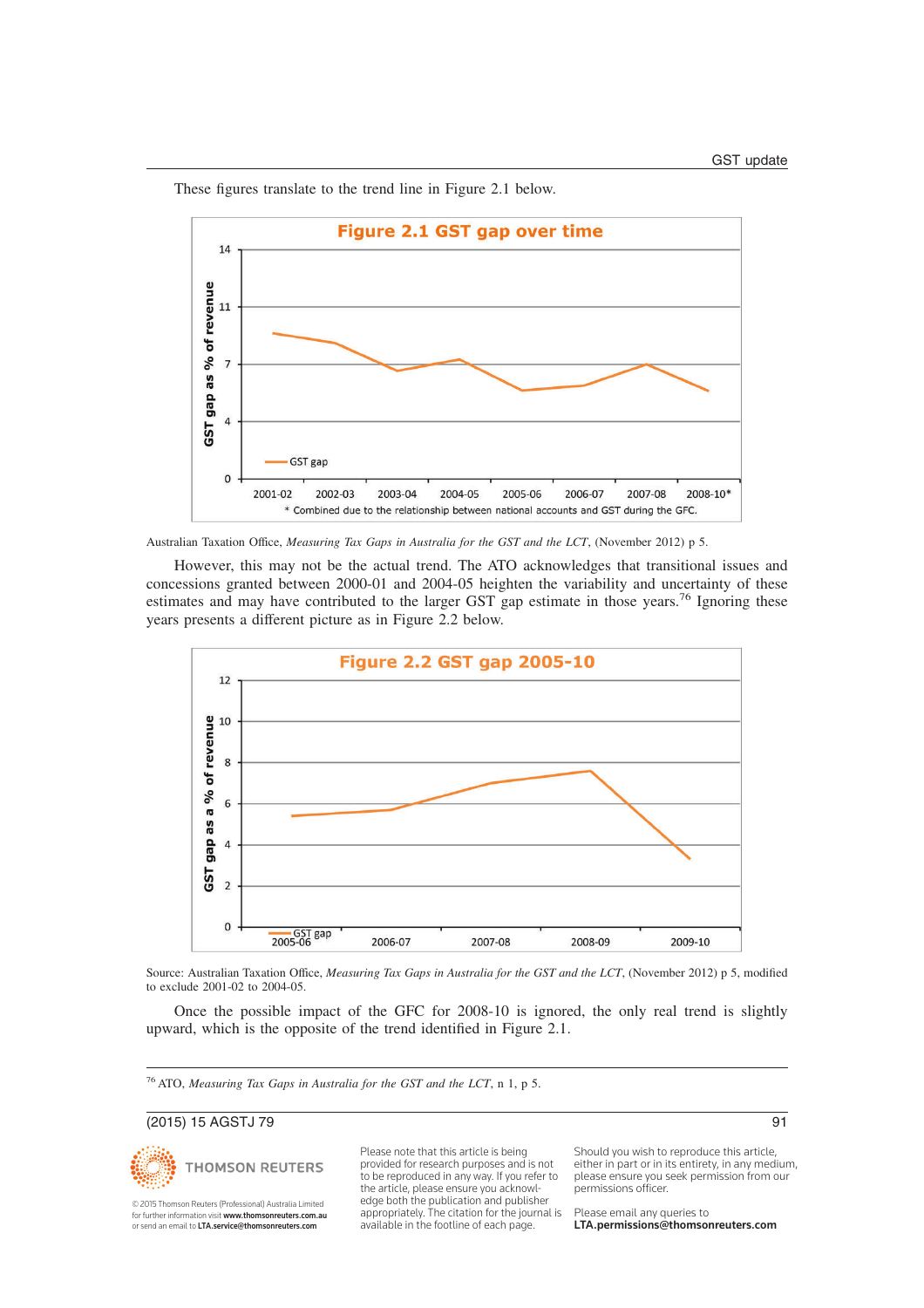## **What is the margin of error in the GST gap calculation?**

The ATO acknowledges that: "Estimating the magnitude of, and trends in, tax gaps is inherently difficult."<sup>77</sup> The ATO also acknowledges that: "The estimates contain a margin of error due to the data sources and assumptions we used when making the estimates",<sup>78</sup> and that "it is not possible to produce a precise confidence interval for the GST gap estimates".<sup>79</sup>

Giving evidence before the House of Representatives Standing Committee on Tax and Revenue, Second Commissioner Neil Olesen was very frank:

We should never pretend that we can come up with any kind of precise estimate of a tax gap. One of the dangers here is that you end up with a headline figure and all people want to talk about is the headline figure, without necessarily understanding the confidence levels that might be around those figures. The confidence levels can be quite big, up to 80 per cent. If you have an estimate of a dollar, in fact the answer might be somewhere between nothing and \$2. It can be a very big range that you are talking about.<sup>80</sup>

While readily accepting that there is a margin of error, the ATO provides no indication in its report of any estimate of the extent of that margin.<sup>81</sup>

It is important to understand how a margin of error should be calculated. As can be seen from the steps outlined earlier in this paper, the measurement of the GST gap requires the addition and subtraction of many numbers. Most of these numbers have a measure of uncertainty attached to them. What, then, is the overall measure of uncertainty when the additions and subtractions are completed? To express this in a different way, suppose you want to calculate a quantity *Q* and its measure of uncertainty. To arrive at the quantity  $Q$  you measure quantities  $a$ ,  $b$  and  $c$ , with uncertainties  $\delta a$ ,  $\delta b$ ,  $\delta c$ . The uncertainties δ*a,*δ*b,*δ*c* are said to "propagate" to the uncertainty of *Q*. If *Q* is some combination of sums and differences, and the errors are uncorrelated and random, then:

$$
\delta Q = \sqrt{(\delta a)^2 + (\delta b)^2 + \dots + (\delta z)^2}
$$

By way of example, suppose you measure the height *H* of a door and get  $2.00 \pm 0.03$ m 0.03m. This means that  $H = 2.00$ m and  $\delta H = 0.03$ m. The door has a knob which is a height  $h = 0.88 \pm 0.04$ m from the bottom of the door. Then the distance from the door knob to the top of the door is  $Q = H$  $h = 1.12$ m. What is the uncertainty of *Q*? Using the equation above:

$$
\delta Q = \sqrt{(\delta H)^2 + (\delta h)^2}
$$

$$
\delta Q = \sqrt{(0.03 \, m)^2 + (0.04 \, m)^2}
$$

$$
\delta Q = \sqrt{(0.0009 \, m)^2 + (0.0016 \, m)^2}
$$

$$
\delta Q = \sqrt{0.0025 \, m^2} = 0.05 \, \text{m}
$$

So  $Q = 1.12 \pm 0.05$ m. The overall margin of error can increase even though we are subtracting one number from another.

It is also important to draw a distinction between the margins of error around the level of the gap estimate and those of trend, as the IMF has noted:

| <sup>77</sup> ATO, Measuring Tax Gaps in Australia for the GST and the LCT, n 1, p 1. |  |  |  |  |  |  |  |  |  |  |  |  |  |  |  |
|---------------------------------------------------------------------------------------|--|--|--|--|--|--|--|--|--|--|--|--|--|--|--|
|---------------------------------------------------------------------------------------|--|--|--|--|--|--|--|--|--|--|--|--|--|--|--|

<sup>78</sup> ATO, *Measuring Tax Gaps in Australia for the GST and the LCT*, n 1, p 1.

<sup>79</sup> ATO, *Measuring Tax Gaps in Australia for the GST and the LCT*, n 1, p 6.

<sup>80</sup> House of Representatives Standing Committee on Tax and Revenue, *Hansard Transcript*, n 6, p 4.

<sup>81</sup> The summary which follows in the text is taken from *A Summary of Error Propagation*, Physical Sciences 2, Harvard University, 2007, available at http://ipl.physics.harvard.edu/wp-uploads/2013/03/PS3\_Error\_Propagation\_sp13.pdf.

## 92 (2015) 15 AGSTJ 79



© 2015 Thomson Reuters (Professional) Australia Limited for further information visit www.thomsonreuters.com.au or send an email to LTA.service@thomsonreuters.com

Please note that this article is being provided for research purposes and is not to be reproduced in any way. If you refer to the article, please ensure you acknowledge both the publication and publisher appropriately. The citation for the journal is available in the footline of each page.

Should you wish to reproduce this article,

either in part or in its entirety, in any medium, please ensure you seek permission from our permissions officer.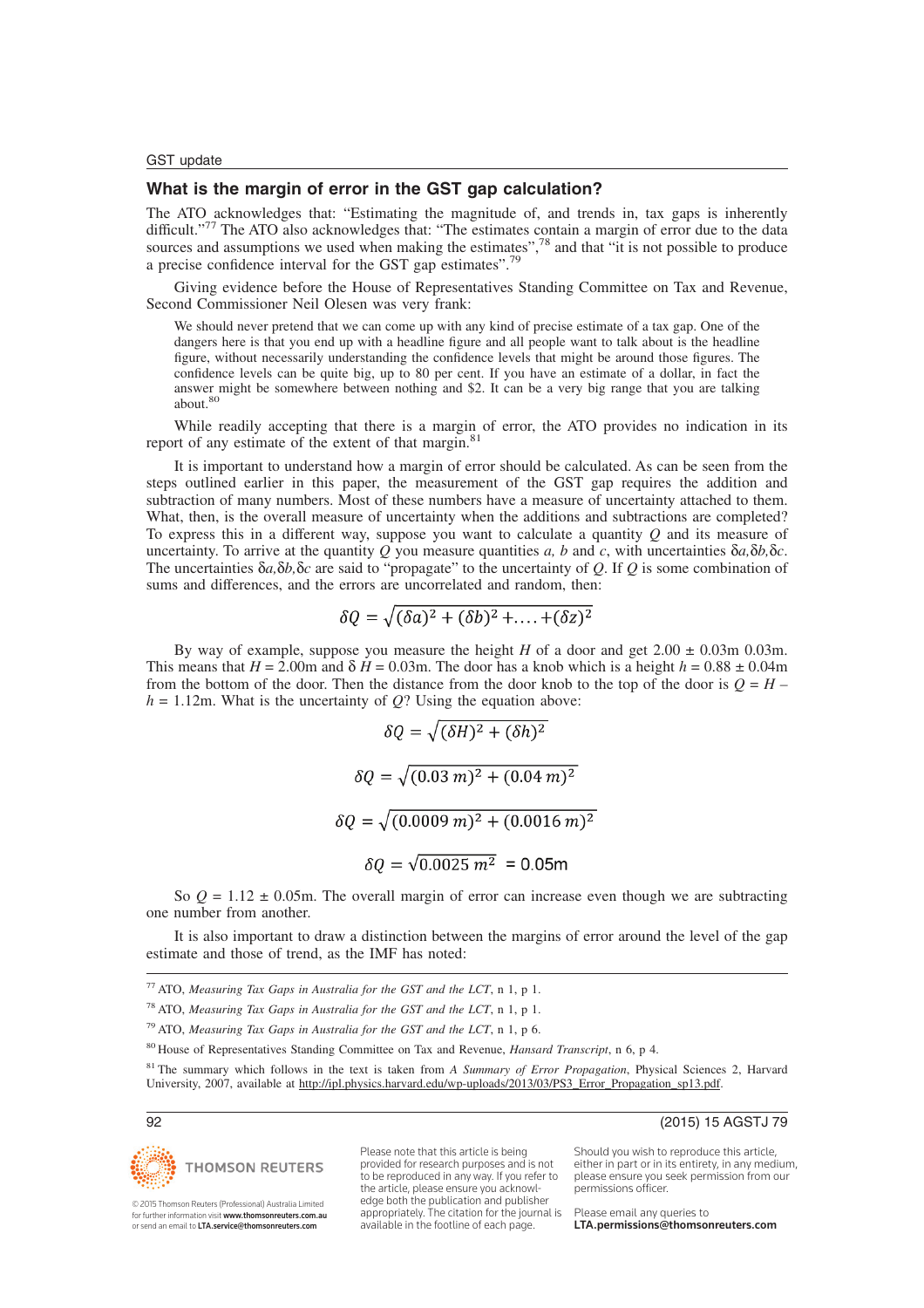Typically, component errors in gap estimates are systematically biased – most obviously, from simplifying assumptions about coverage and effective rates. In such a situation, the estimated level will be systematically biased (though we may not know which way), and the error in year on year changes much less than the error in estimated levels.<sup>82</sup>

Should the ATO publish margins of error? As noted above, the ATO provides no indication of the margin of error, and faces a real dilemma in whether to do so. On the one hand, as the IMF has pointed out, "there is a clear benefit in cautioning the audience about the inherent difficulties in providing precise point estimates, although margins of error themselves are not exact science either".<sup>83</sup> On the other hand, "publication of margins of error has a potential risk of undermining gap estimates".<sup>84</sup> The IMF concluded that:

On balance, it seems sensible to not publish specific margins of error. However, broad indication of margins of error could still be useful – for example, by grouping gap estimates with similar level of margins of error.<sup>85</sup>

## **THE UNITED KINGDOM EXPERIENCE**

HMRC in the United Kingdom is arguably the most advanced revenue authority in GST (or VAT) gap measurement. HMRC publishes tax gaps annually for most of the taxes it administers. The reported VAT gap for 2012-2013 is 10.9%, $86$  which is much larger than the reported average GST gap for Australia of 6.7% of accrual revenue. However, these percentages are not comparable as the HMRC figures include such items as debt, missing trader intra-community fraud and the hidden economy.

A feature of the HMRC analysis is that it splits the tax gap by behaviour into avoidance, criminal attacks, error, evasion, failure to take reasonable care, hidden economy, legal interpretation and non-payment.<sup>87</sup> That is quite a sophisticated analysis and one which the ATO has not yet performed. That is understandable, however, when the ATO is attempting the analysis for the first time.

In 2013 an assessment of HMRC's tax gap analysis was undertaken by a team from the IMF at the request of HMRC.<sup>88</sup> The main purpose of the assessment was to provide a thorough review of the HMRC's tax gap analysis program, including its models and methodologies, its use in supporting HMRC operations, and the approach to disseminate its results.<sup>89</sup>

According to the IMF:

The HMRC's tax gap analysis program is comprehensive in tax coverage, effectively addresses its multiple dimensions, and work is ongoing to enhance its support to HMRC management … HMRC produces one of the most comprehensive studies of tax gap estimates internationally.<sup>90</sup>

So far as accurate statistical data was concerned, the IMF considered that it "needs to be relatively accurate, with detailed documentation on the method of compilation and, ideally, an indication of the estimation error".<sup>91</sup>

The HMRC analysis serves as a useful benchmark for future ATO work in this area.

|  | $^{82}$ IMF, United Kingdom: Technical Assistance Report – Assessment of HMRC's Tax Gap Analysis (October 2013), fn 30. |  |  |  |  |
|--|-------------------------------------------------------------------------------------------------------------------------|--|--|--|--|
|  |                                                                                                                         |  |  |  |  |

<sup>83</sup> IMF, *United Kingdom: Technical Assistance Report – Assessment of HMRC's Tax Gap Analysis*, n 82, fn 31

<sup>84</sup> IMF, *United Kingdom: Technical Assistance Report – Assessment of HMRC's Tax Gap Analysis*, n 82, fn 31

<sup>85</sup> IMF, *United Kingdom: Technical Assistance Report – Assessment of HMRC's Tax Gap Analysis*, n 82, fn 31.

<sup>86</sup> HMRC, *Measuring Tax Gaps 2014 Edition, Tax Gap Estimates for 2012-2013* (October 2014) p 9.

<sup>87</sup> HMRC, *Measuring Tax Gaps 2014 Edition, Tax Gap Estimates for 2012-2013*, n 86, p 14.

<sup>88</sup> IMF, *United Kingdom: Technical Assistance Report – Assessment of HMRC's Tax Gap Analysis*, n 82. The IMF has also undertaken a review of the Republic of Estonia's tax gap analysis: see IMF, *Republic of Estonia: Technical Assistance Report – Revenue Administration Gap Analysis Program – the Value-Added Tax Gap* (May 2014).

<sup>89</sup> IMF, *United Kingdom: Technical Assistance Report – Assessment of HMRC's Tax Gap Analysis*, n 82, p 6.

<sup>90</sup> IMF, *United Kingdom: Technical Assistance Report – Assessment of HMRC's Tax Gap Analysis*, n 82, p 8.

<sup>91</sup> IMF, *United Kingdom: Technical Assistance Report – Assessment of HMRC's Tax Gap Analysis*, n 82, p 33.

### (2015) 15 AGSTJ 79 93



© 2015 Thomson Reuters (Professional) Australia Limited for further information visit www.thomsonreuters.com.au or send an email to LTA.service@thomsonreuters.com

Please note that this article is being provided for research purposes and is not to be reproduced in any way. If you refer to the article, please ensure you acknowledge both the publication and publisher appropriately. The citation for the journal is available in the footline of each page.

Should you wish to reproduce this article, either in part or in its entirety, in any medium, please ensure you seek permission from our permissions officer.